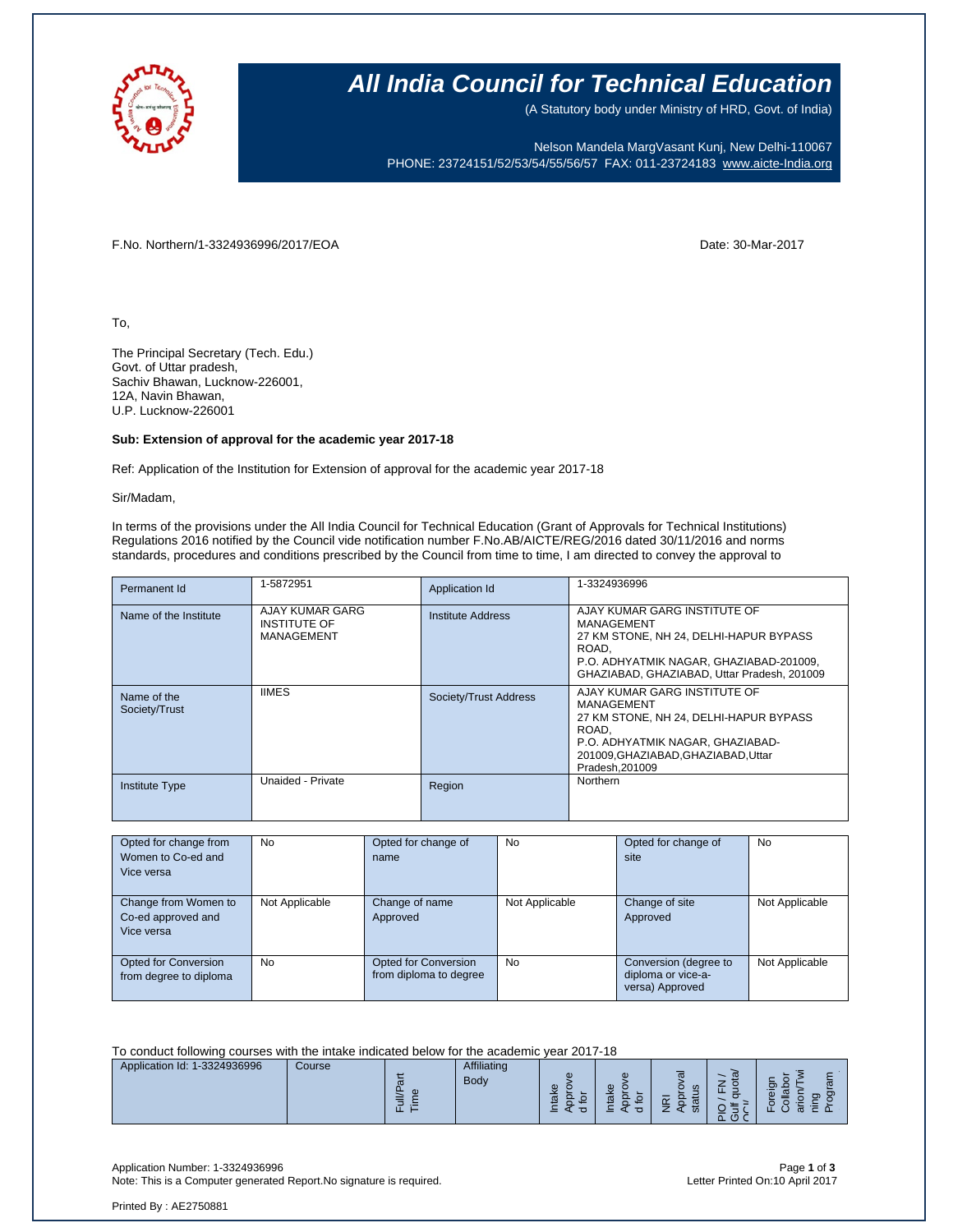

## **All India Council for Technical Education**

(A Statutory body under Ministry of HRD, Govt. of India)

Nelson Mandela MargVasant Kunj, New Delhi-110067 PHONE: 23724151/52/53/54/55/56/57 FAX: 011-23724183 [www.aicte-India.org](http://www.aicte-india.org/)

| Program               | Shift        | Level                                                    |                                                                   |                            |                                                                                       |     |     |           |           |           |
|-----------------------|--------------|----------------------------------------------------------|-------------------------------------------------------------------|----------------------------|---------------------------------------------------------------------------------------|-----|-----|-----------|-----------|-----------|
| MANAGEME<br><b>NT</b> | 1st<br>Shift | <b>POS</b><br>᠇<br><b>GRA</b><br><b>DUA</b><br><b>TE</b> | <b>MASTERS IN</b><br><b>BUSINESS</b><br><b>ADMINISTRATI</b><br>ON | <b>FULL</b><br><b>TIME</b> | Dr. A.P.J.<br>Abdul Kalam<br>Technical<br>University,<br>Uttar<br>Pradesh,<br>Lucknow | 120 | 120 | <b>NA</b> | <b>NA</b> | <b>NA</b> |

The above mentioned approval is subject to the condition that AJAY KUMAR GARG INSTITUTE OF MANAGEMENT shall follow and adhere to the Regulations, guidelines and directions issued by AICTE from time to time and the undertaking / affidavit given by the institution along with the application submitted by the institution on portal.

In case of any differences in content in this Computer generated Extension of Approval Letter, the content/information as approved by the Executive Council / General Council as available on the record of AICTE shall be final and binding.

Strict compliance of Anti-Ragging Regulation:- Approval is subject to strict compliance of provisions made in AICTE Regulation notified vide F. No. 37-3/Legal/AICTE/2009 dated July 1, 2009 for Prevention and Prohibition of Ragging in Technical Institutions. In case Institution fails to take adequate steps to Prevent Ragging or fails to act in accordance with AICTE Regulation or fails to punish perpetrators or incidents of Ragging, it will be liable to take any action as defined under clause 9(4) of the said Regulation.

#### **Note: Validity of the course details may be verified at www.aicte-india.org**

 **Prof. A.P Mittal Member Secretary, AICTE**

Copy to:

- **1. The Regional Officer,** All India Council for Technical Education Govt. Polytechnic Campus Adjoining Directorate of Technical Education Vikas Nagar, Kanpur-208 002, Uttar Pradesh
- **2. The Director Of Technical Education\*\*,** Uttar Pradesh
- **3. The Registrar\*\*,** Dr. A.P.J. Abdul Kalam Technical University, Uttar Pradesh, Lucknow
- **4. The Principal / Director,** AJAY KUMAR GARG INSTITUTE OF MANAGEMENT AJAY KUMAR GARG INSTITUTE OF MANAGEMENT 27 KM STONE, NH 24, DELHI-HAPUR BYPASS ROAD, P.O. ADHYATMIK NAGAR, GHAZIABAD-201009, GHAZIABAD,GHAZIABAD, Uttar Pradesh,201009

#### **5. The Secretary / Chairman,**

IIMES AJAY KUMAR GARG INSTITUTE OF MANAGEMENT

Application Number: 1-3324936996 Page **2** of **3** Note: This is a Computer generated Report.No signature is required.